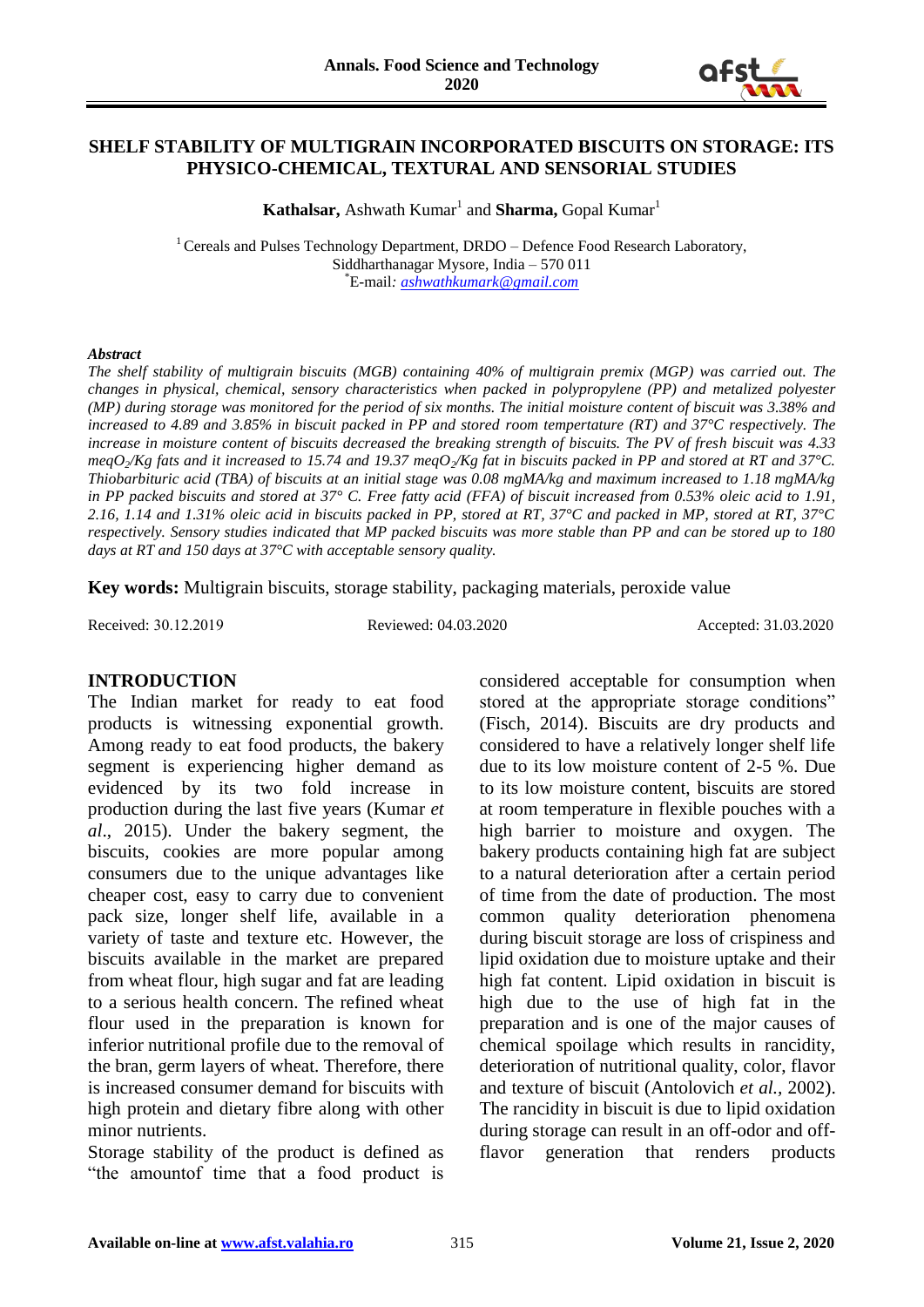

unpalatable and impact their shelf life (Smith *et al.,* 2004).

The use of alternate ingredients is gaining importance worldwide. However, incorporating any other nutrition rich ingredient to biscuit formulation leading to technological challenges concerning its texture, taste and shelf stability. Addition of protein or fiber rich ingredients will alter the water requirement of the flour during dough development and also hold more moisture in the finished goods. The increased moisture content in the finished products will affect its storage stability.

Multigrain premix is a combination of severeal nutritious grains mixed together to prepare homogenious mix which can be used to replace wheat flour. Therefore, the use of multigrain will give multiple health benefits along with improvement in functional and sensory properties of the end products. The different grains such as barley, sorghum, chickpea, dry pea and soya flour were mixed at 20% level and this premix was used to replace wheat flour at 40% level.

Therefore, the present study is planned to study the effect of incorporation of protein and dietary fiber rich multigrain premix to wheat flour at 40% level to make multigrain biscuits and its effect on storage stability. The use of different packaging material to pack the multigrain biscuits and different storage conditions were covered.

# **MATERIALS AND METHODS**

# **2.1 Raw materials**

The different flours used in MGP were barley (*Hordeum vulgare L.*), sorghum (*Sorghum vulgare*), chickpea (*Cicer arietinum*), whole dry pea (*Pisum sativum*), wheat flour and the ingredients for biscuit preparation like skimmed milk powder (Nandini brand, Karnataka Milk Federation, Mysore, India), sugar, Marvo brand bakery shortening (Bunge India Pvt. Ltd, Mumbai, India), vanilla essence (Bush Boake Allen Ltd, Chennai, India), sodium bicarbonate, ammonium bicarbonate (SD Fine Chemicals, India) and dextrose (Fisher Scientific, India) procured from local market in Mysore, Karnataka, India and defatted toasted soya flour (*Glycine max*) procured from the Sakthi Soya Company, Pollachi, Tamil Nadu, India was used for the study.

The packaging material for the study viz. polypropylene (PP) of 75 µ thickness and metalized polyester (MP) of 75 µ thickness packaging materials for packing of biscuits were procured from National Packaging Company, Bengaluru, India.

# **2.2 Preparation of MGP and MGB**

The MGP is prepared by combining barley, sorghum, chickpea, whole dry pea and defatted soya flour each at 20% level. All the four grains are separately milled using ultracentrifugal mill (Retsch ZM 200, Germany) using 200 μm sieve. The four milled grains and defatted toasted soya flour are combined in the ratio of 1:1 and were mixed in a Hobart mixer (Model N50, Hobart GmbH, Offenburg, Germany) for 10 min and passed through a sieve of 200 μm size to get a homogenous mixture. The MGPs were packed in an airtight container and stored at 4 °C for further use (Kumar *et al*., 2015).

Biscuits were prepared according to the AACC (2000) method 10-52. The ingredients used in biscuits preparation were wheat flour 60 g, MGP 40 g pulverised sugar 35 g; bakery fat 20 g; ammonium bicarbonate 1 g, salt 0.5 g; sodium bicarbonate 0.5 g; skimmed milk powder 2 g, dextrose 2 g and vanilla essence 1 ml.

The method of preparation was as follows: Mixed the wheat flour and MGP and sieved through 200 micron sieve for homogenous mixing. Pulverised sugar, bakery shortening, skimmed milk powder, dextrose and vanilla essence were creamed in Hobart mixer (Model N50, Hobart GmbH, Offenburg, Germany) with a flat blade, for 2 min at 61 rpm first, then 3 min at 125 rpm. The cream was mixed with water containing dissolved sodium chloride, sodium bicarbonate; ammonium bicarbonate was separately incorporated and mixed for 5 min at 125 rpm until homogenous cream obtained. Finally, sifted wheat flour was added and mixed at 61 rpm for 2 min. The dough was sheeted to 5 mm thickness using a metal frame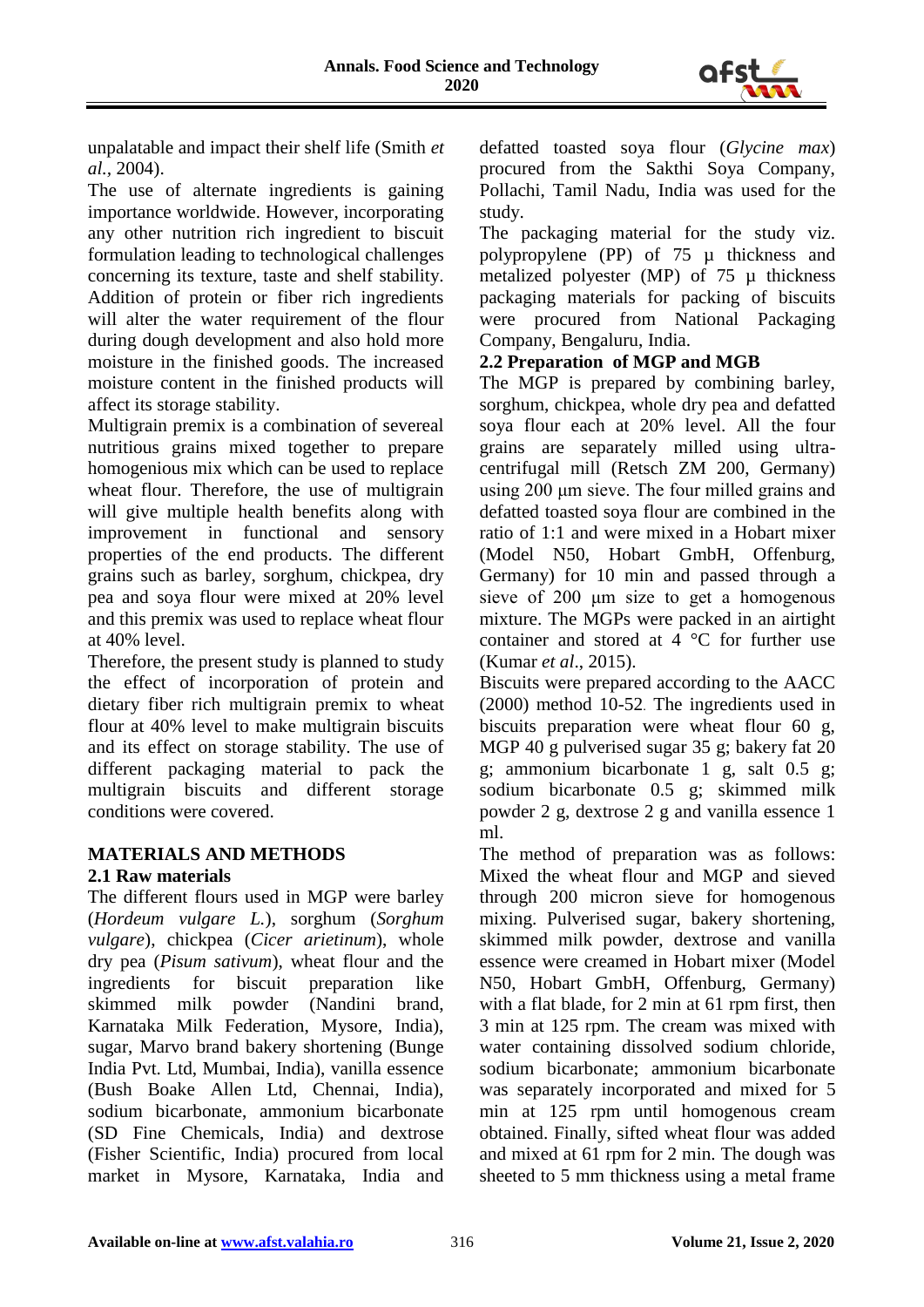

and cut into a round shape of 55 mm diameter using a circular cutter. The baking was carried out at 200°C for 10 min. The biscuits were cooled and stored MP and PP pouches containing 12 biscuits each in the pack.

#### **2.3 Evaluation of biscuit quality**

#### **2.3.1 Textural characteristics**

The force required to break the biscuits were determined by texture analyser (TA- HD plus, Stable Micro Systems, Surrey, U.K) using triple beam snap (three-point break) techniques as per method defined by Gains (1991). The peak force from the resulting curve considered as the breaking strength of biscuit. The mean value of three independent determinations was reported.

#### **2.3.2 Chemical characteristics:**

The moisture, water activity of the cookies were measured according to AACC (2000) methods and Peroxide value (PV), free fatty acids were estimated by the standard method of AOCS (1990), whereas thiobarbituric acid value was determined using Tarledgis *et al*.(1960) method.

# **2.3.3 Sensory evaluation**

Sensory quality of biscuit was evaluated by twenty panelists of age between 25 years to 50 years, including both male and female, who had earlier experience in sensory evaluation of bakery products. They were further trained in four sessions, including two hours of training in each session. Biscuits were evaluated in triplicates by each panelist for taste, texture, and overall acceptability on a 9-point hedonic scale  $(1 - \text{dislike extremely}, 5 - \text{neither like})$ nor dislike and  $9 =$  like extremely) according to the method of Larmond (1997). The samples were identified by code number and presented in a random order to the panellist.

# **2.4 Statistical anlysis**

The experiements were carried out in triplicates, and the mean of three independent determination was presented. Regression analysis for the correlation was carried out, and the correlation coefficient was established using the software Curve Expert 1.3 (Hyams, 2003).

# **RESULTS AND DISCUSSION**

The biscuits were stored at room tempertature (RT) as well as accelerated controlled temperature of 37°C. Usually biscuits are stored at RT, where temperature will vary depending on the environmental conditions. However. In accelerated conditions, temperature is controlled and will get accurate results in less time. Storage stability of multigrain biscuit were investigated on the basis of changes in its breaking strength, colour, chemical parameters like moisture, peroxide value (PV), free fatty acid (FFA), Thiobarbituric acid value (TBA), and sensory parameters like taste, texture and OAA. Increase in moisture level and rancidity of flavor are the important deteriorative factors for biscuits during storage.

# **3.1 Breaking strength of biscuits**

Breaking strength of biscuits evaluate the texture properties of biscuits. Biscuit texture parameters are important quality indices in the quality evaluation of biscuits (Conforti *et al.,* 2012). The breaking strength of the biscuits decreased during storage due to absorption of moisture (Fig. 1). The maximum decrease was observed with biscuits packed in PP pouches and decreased from 13.85 N at initial to 5.88 N stored at RT and 8.25 N stored at 37° C respectively at the end of six months. After 180 days of storage, biscuits were very soggy and lost its crisp nature. The biscuit packed in MP pouches and stored at both RT and 37° C were crisper even at the end of six months. A similar report of a decrease in breaking strength of roasted ground flax seed flour added biscuits during the storage period of 90 days wasstated by Rajiv *et al.* (2012b) and observed the slight loss of crispiness.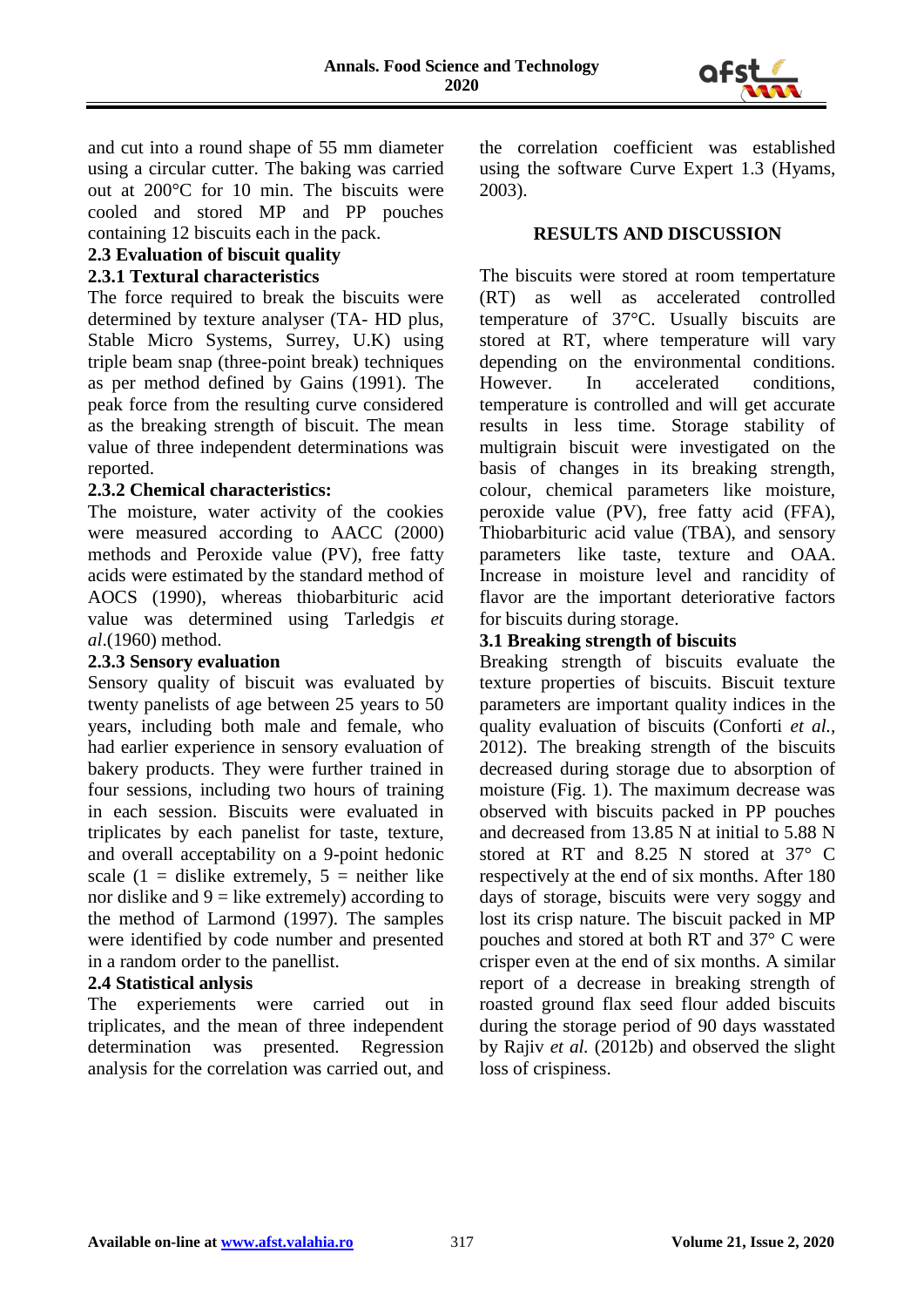



*PPRT- Polypropylene room temperature; PP37- Polypropylene 37°C; MPRT- Metalized polyester room temperature; MP37-Metalized polyester 37°C* **Figure 1** Changes in breaking strength of biscuits during storage

#### **3.2 Moisture**

Biscuits are very hygroscopic in nature, and these must be protected from the atmosphere to prevent or at least delay the moisture pick up during storage. Moisture is one of the important parameters to monitor during storage of biscuits as loss and gain of moisture is a serious problem in bakery products that can result in textural changes and may also help chemical and microbiological spoilage in low and intermediate moisture products. The changes in the moisture content of biscuits during the storage period have shown that the moisture content of biscuits increased in all samples irrespective of packaging and storage temperature (Fig. 2).



*PP-Polypropylene; MP- Metalized polyester; RT-Room temperature* **Figure 2** Changes in the moisture content of biscuit during storage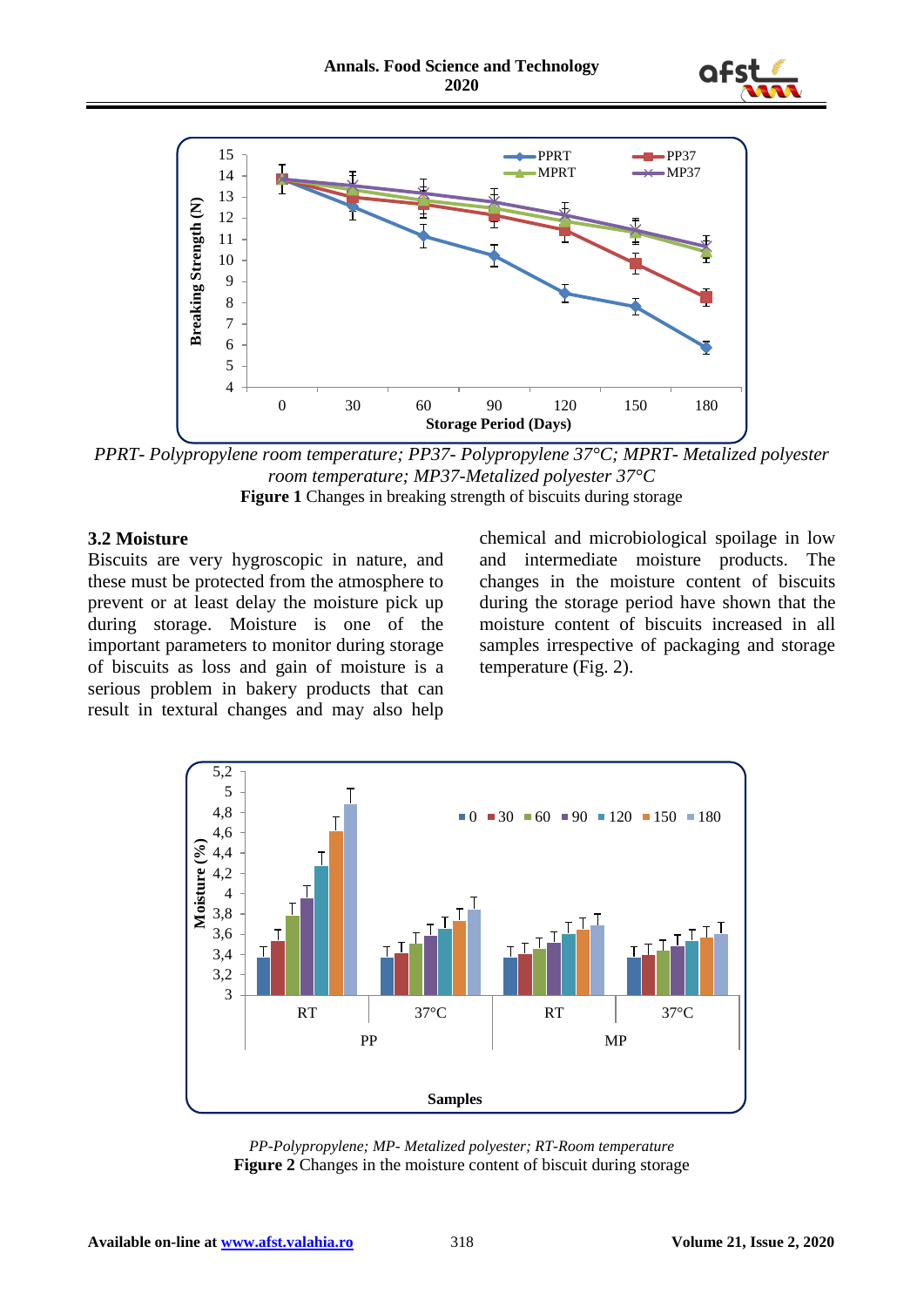

The initial moisture content of biscuit was 3.38 % and it significantly increased to 4.89 and 3.85 % in biscuit packed in PP pouch and stored RT and 37° C respectively. But the increase in the moisture content of biscuits was not significant in biscuits packed in MP pouches and stored at both temperatures mainly due to the moisture barrier properties of MP pouches. The increase in moisture content in biscuit in PP pouches may be due to the absorption of moisture from the surrounding environment as PP pouches have low barrier to moisture and water vapour transmission whereas, increase in moisture content of biscuits packed in MP pouches could be due to water diffusion and redistribution within the porous structure of food products as explained by Romani *et al.* (2015), who reported increased moisture content of biscuits packed in MP pouches. Kumar *et al.* (2014) also observed a similar increase in the moisture content of oryznol fortified biscuits during storage and Nadarajah and Mahendran (2015) in 20 % defatted coconut flour incorporated biscuits packed in MP pouches.

# **3.3 Rancidity of biscuit during storage**

Biscuits are very moisture sensitive products and can develop oxidative rancidity and hydrolytic rancidity at very low moisture content due to its high fat content (Kumar *et al.,* 2014). Biscuits were monitored for both types of rancidity during storage. In oxidative rancidity, lipid oxidation of unsaturated fatty acids into hydro peroxides and later forms aldehydes and ketones whereas, in hydrolytic rancidity, triglycerides of fats are converted into free fatty acids and glycerol, resulting in a distinctive soapy flavor in biscuits.

The extent of auto oxidation of fat extracted from biscuits was determined by peroxide and melonaldehyde content. Peroxide value is one of the most extensively and conventionally used chemical tests to determine oxidative rancidity and is a measure of the concentration of primary oxidation products like peroxides and hydro peroxides formed in the initial stages of lipid oxidation (Bhanger *et al.,* 2008). The main ingredients used in biscuits like wheat flour, sugar, fat are predominantly sensitive to oxygen reactions. The larger surface area of biscuits increases its exposure to oxygen and light which may lead to increased oxidation (Kumar *et al.,* 2014). The PV of biscuits stored in PP pouches was higher than MP pouches whereas, the increase in PV was higher in 37° C than RT samples as a function of storage. The PV of fresh biscuit was 4.33 meq $O_2/Kg$ fats, and it increased to 15.74, and 19.37  $meqO<sub>2</sub>/Kg$  fat in biscuits packed in PP pouches and stored at RT and 37° C which corresponding value for MP pouch packed biscuits were 10.22 and 11.89 meqO $_2$ /Kg fat respectively (Fig. 3a). Samples in PP pouches exhibited the highest PV at all stages of storage showing its high intensity of oxidation while MP pouch packed biscuit showed a slow rise in PV. A similar trend of increasing PV value of oryzanol fortified biscuit during storage was reported by Kumar *et al.* (2014) and rice bran extract added cookies was reported by Bhanger *et al.* (2008).

Melonaldehyde is a secondary or final product of auto oxidation of poly unsaturated fatty acids and measured using TBA test, which is recognized as a reliable estimator of lipid peroxidation (Botsoglou *et al.,* 1994). TBA test measures formation of saturated aldehydes, 2 enals and 2-dienals in the final stage of lipid oxidation by reaction with 2-thiobarbituric acid. TBA of biscuits at an initial stage was 0.08 mg (melonaldehyde) MA/kg and maximum increased to 1.18 mg MA/kg in biscuits packed in PP pouch and stored at 37° C (Fig. 3b). The increase in the rate of auto oxidation as measured by PV and TBA can be attributed to the breakage of long fatty acid chain into individual fatty acid moieties, decomposition of hydro peroxides and also increased lipid hydrolysis at elevated temperature (Romani *et al.,* 2015).

Free fatty acid content is also an indicator of the rancidity of foods, which shows the hydrolytic rancidity and measures formation of free fatty acids cleaved from triglycerides or phospholipids due to hydrolysis of triglycerides and may get promoted by its reaction with moisture (Frega *et al.,* 1999). Storage period and packaging material tangibly increased the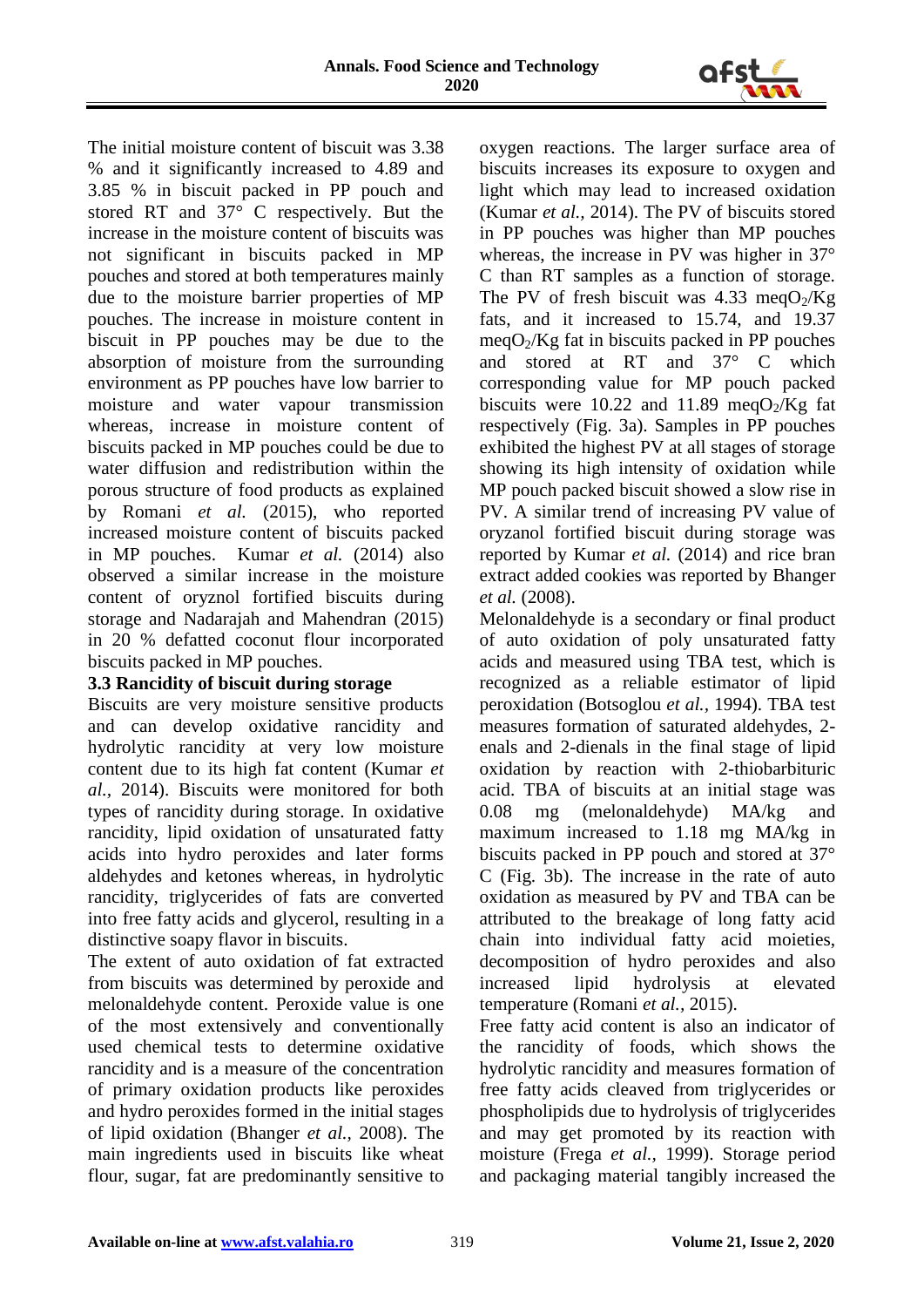

FFA of biscuit, and it increased from 0.53 % oleic acid to 1.91, 2.16, 1.14 and 1.31 % oleic acid in biscuits packed in PP pouch, stored at RT, 37° C and packed in MP pouch, stored at RT, 37° C respectively (Fig. 3c). Earlier Kumar *et al.* (2014) reported that the BIS specification for the maximum FFA limit as oleic acid in biscuits by mass is 1.2 %.



*PPRT- Polypropylene room temperature; PP37- Polypropylene 37°C; MPRT- Metalized polyester room temperature; MP37-Metalized polyester 37°C*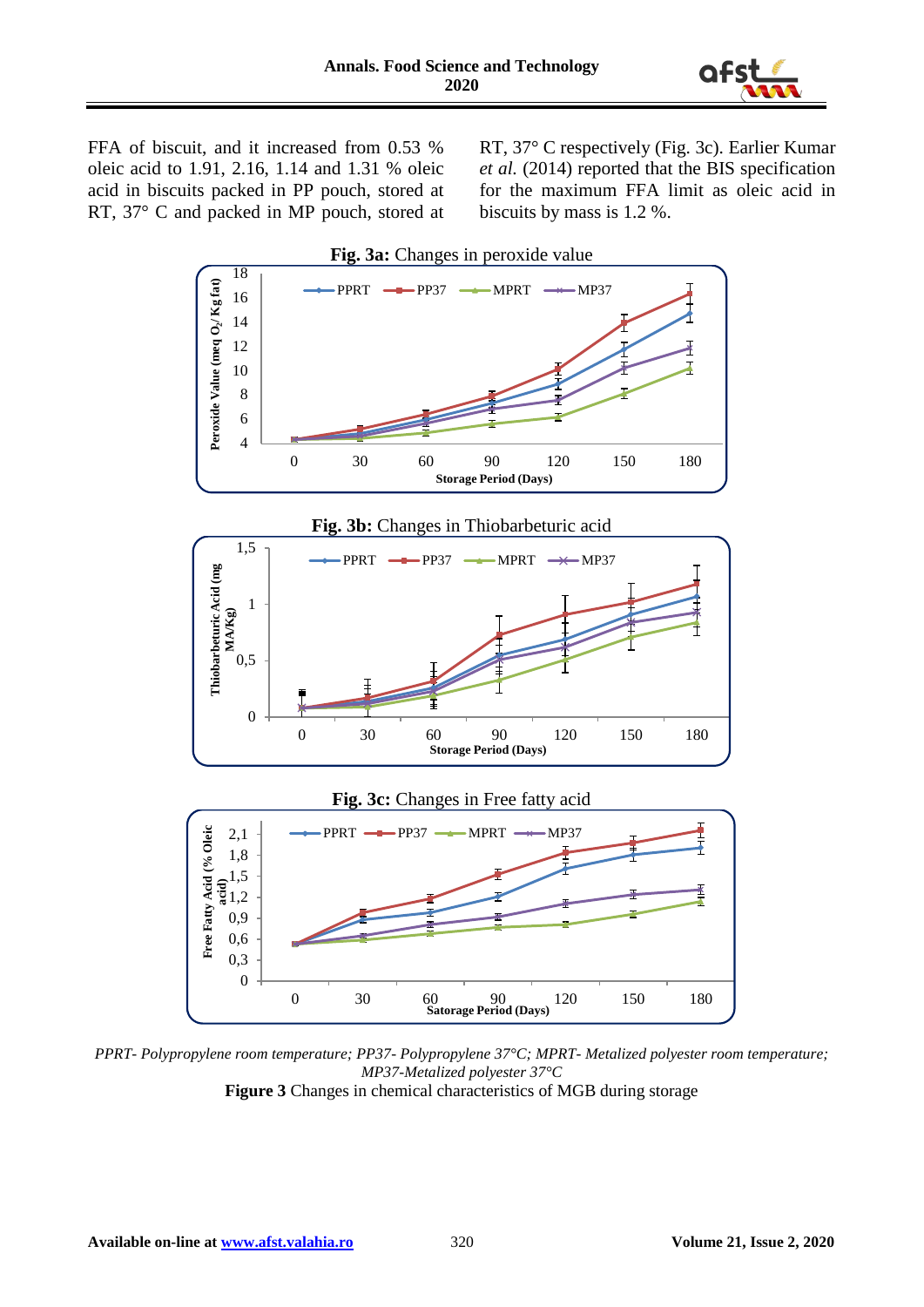

The biscuit packed in MP pouch and stored at RT only had less than this limitation. Lipid hydrolysis of food products during storage is brought about by naturally occurring enzyme lipase (Clayton and Morrison, 1972), whereas in biscuits lipases must have destroyed by thermal treatment employed during baking, therefore formation of free fatty acids in biscuits during storage resulted from the decomposition of hydro peroxides (Thakur and Arya, 1990). The biscuits with high PV and TBA content showed to have higher FFA content suggesting thereby the involvement of lipid auto oxidation for an increase in FFA content (Khan *et al.,* 2014).

## **3.4 Correlation analysis**

The storage studies of biscuits for lipid oxidation were subjected to correlation analysis to establish the best fit equations. Since the trend obtained for PV, FFA and TBA parameters were of the same pattern as per earlier discussion, to establish the correlation parameters amongst different parameters like PV, FFA and TBA values of biscuits during storage, regression analysis was carried out and the fit of equations were determined for the data with maximum correlation coefficient and minimum standard error and the best fit equations for the correlation studies have been represented in Fig. 4 (a,b,c). Correlation regression analysis was performed using the software curve expert 1.3 and linear fit equation established between PV vs. FFA, and polynomial fit equation established between PV vs. TBA and FFA vs. TBA and the same is represented in Table 1.

The linear fit model was found to be the best fit model to establish a correlation between PV vs FFA with a correlation coefficient of 0.9856, whereas polynomial fit was found to be the best fit to establish a correlation between PV vs. TBA and FFA vs. TBA with a correlation coefficient of 0.9945 and 0.9891 respectively. The above regression analysis reveals that there is a positive correlation exhibited between rancidity parameters of biscuit during storage.

# **3.5 Sensory acceptability of biscuit during storage**

The sensory analysis of biscuits like taste, texture and OAA were evaluated for biscuits during storage and presented in Fig. 5 (a,bc). The sensory analysis of biscuits showed that there is a significant decrease in sensory parameters like taste, texture and overall acceptability during storage. The biscuits packed in PP pouch and stored at RT were soggy by the end of 120 days, and the taste was found to be rancid. However, the rancid flavor in biscuits with PP pouch and stored at 37° C were observed by the end of 90 days. The sensory score for biscuits taste at initial was 8.53, and it decreased to 6.1 on a 9-point hedonic scale (Fig. 5a). The biscuits packed in MP pouches and stored at 37° C had an equally acceptable taste to biscuit with MP pouch and stored at RT up to 90 days, but after it varied differently. The taste of biscuit stored at 37° C was acceptable up to 150 days and at 180 days showed maximum rancidity flavor in a biscuit as indicated by its decreased score for taste whereas RT stored biscuits had acceptable taste even at 180 days of storage. The texture of biscuit can be correlated to the breaking strength of biscuits. The sensory scores for texture parameters followed a similar trend like that of breaking strength of biscuits. The biscuits packed in PP pouches lost crispiness earlier than MP pouch packed biscuits. There was not much difference between MP pouch packed biscuit between RT and 37° C stored biscuits even at the end of six months. Initially, biscuits had an OAA of 8.41 and during storage biscuits with PP pouch stored at RT were acceptable up to 90 days, whereas at 37<sup>o</sup> C stored biscuits were acceptable only up to 60 days as indicated by its decreased OAA scores of 6.01 and 5.51 respectively. The OAA of 7.0 was taken as a cut off for acceptation of shelflife of the biscuits. MP packed biscuits was more stable than PP pouch and can be stored up to 180 days at RT and 150 days at  $37^{\circ}$  C with acceptable sensory quality (Fig. 5c). Nadarajah and Mahendran (2015) reported that defatted coconut flour incorporated biscuits packed in MP pouches could be stored for a longer period due to its high barrier to moisture and water vapour.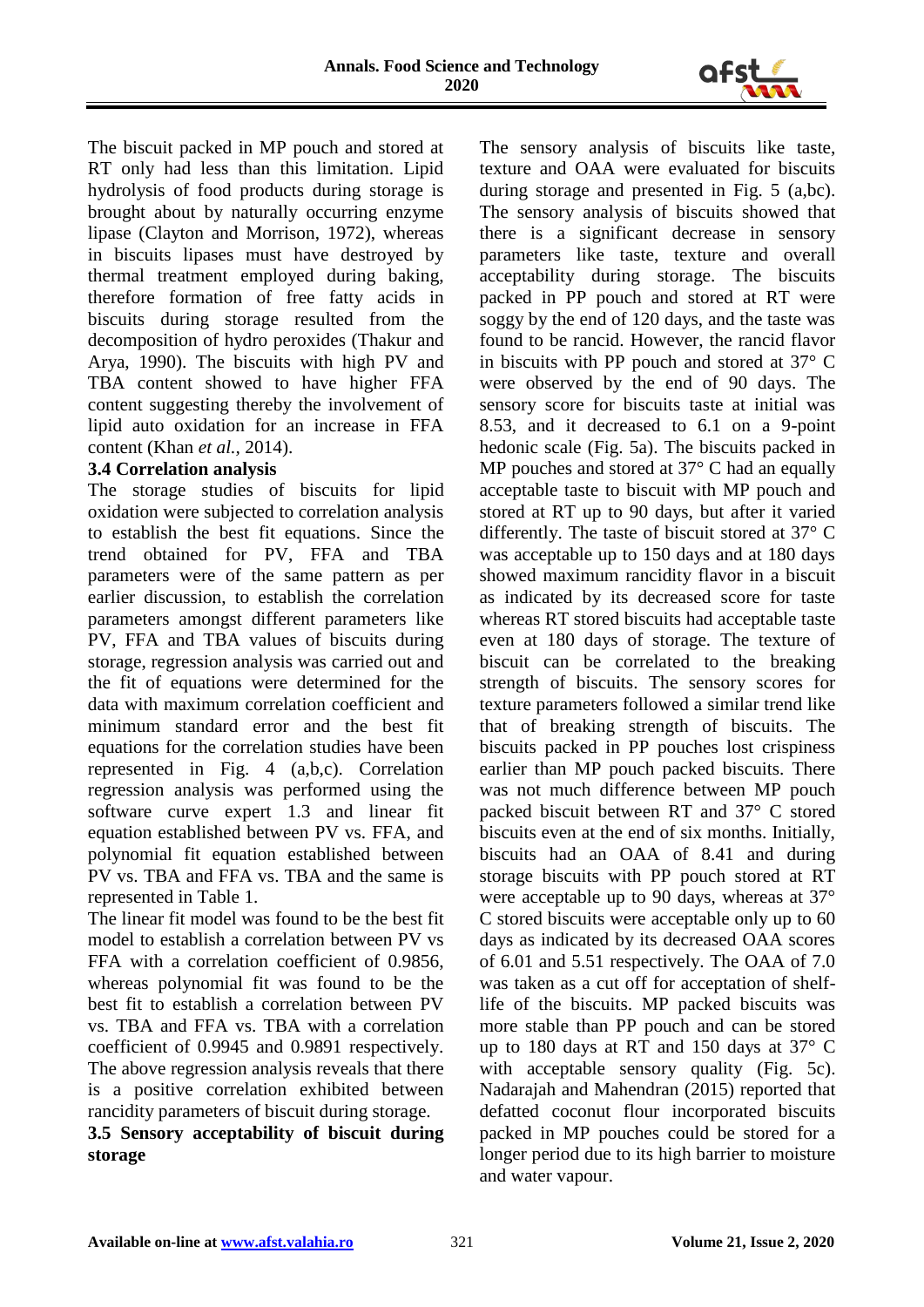



**Fig. 4** Correlation regression analysis of PV, FFA and TBA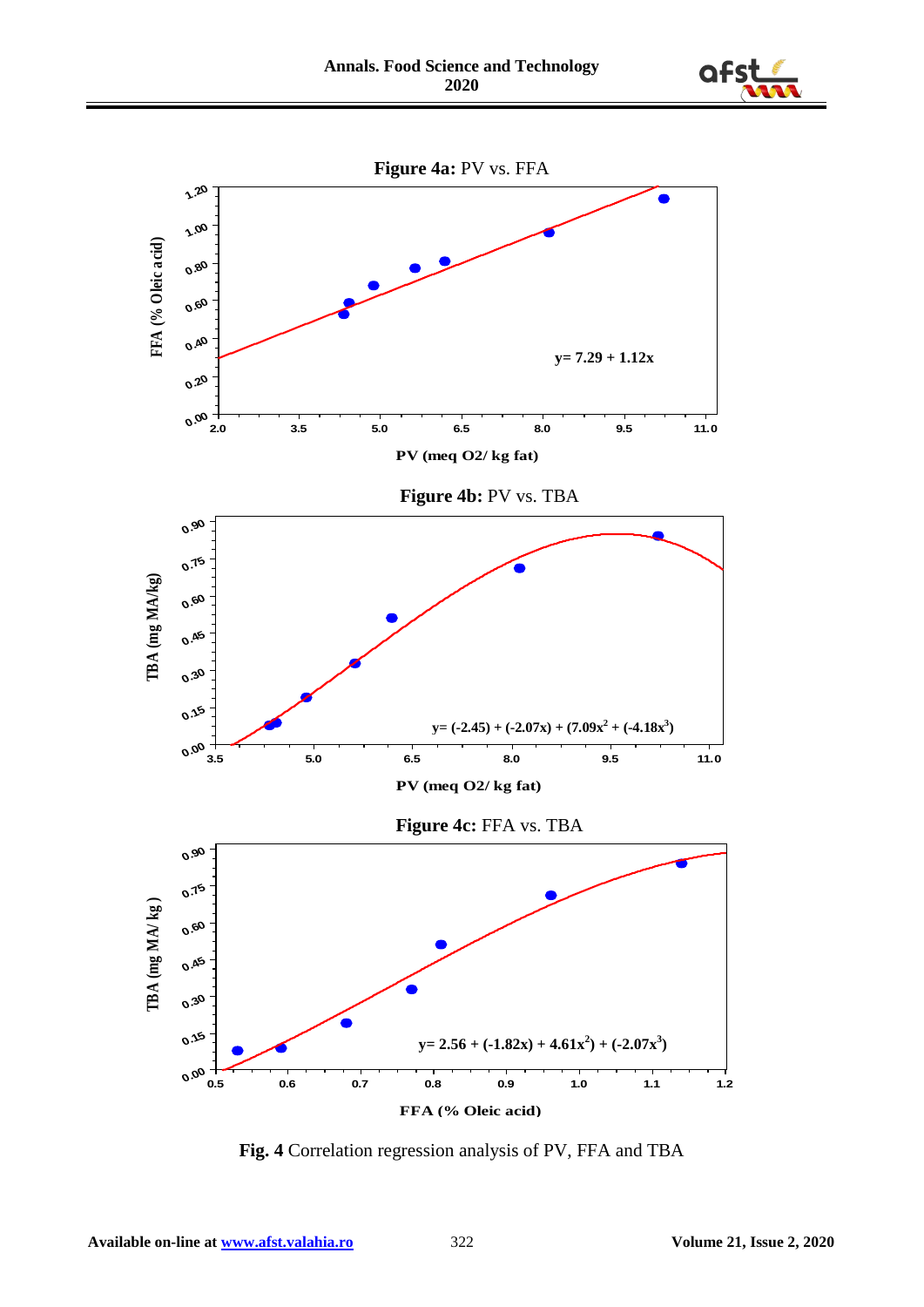











*PPRT- Polypropylene room temperature; PP37- Polypropylene 37°C; MPRT- Metalized polyester room temperature; MP37-Metalized polyester 37°C*

**Fig. 5** Sensory evaluation of biscuit during storage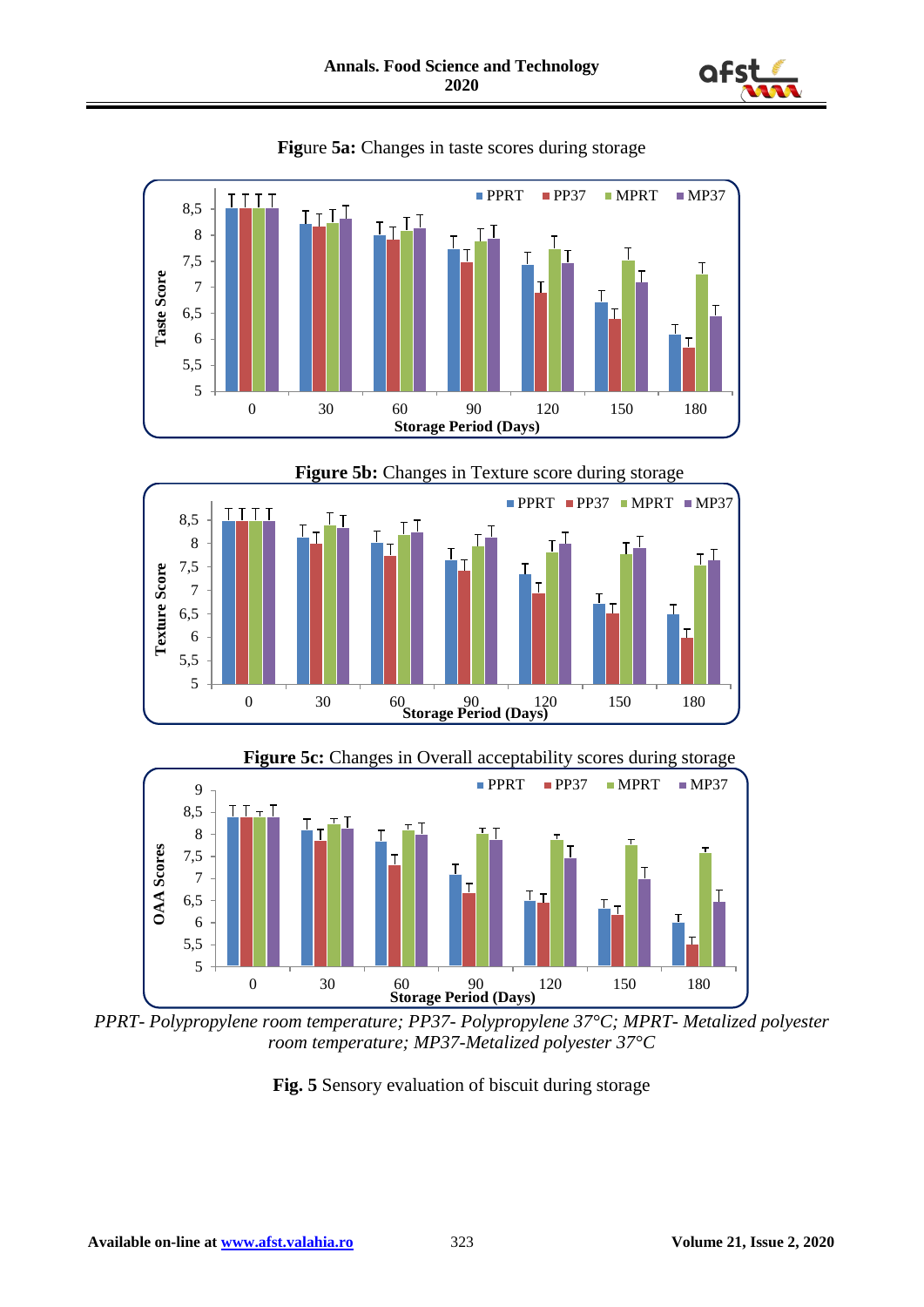

| <b>Parameters</b> | <b>Best established</b>     | <b>Correlation equation</b>                     | <b>Standard</b> | <b>Correlation</b> |
|-------------------|-----------------------------|-------------------------------------------------|-----------------|--------------------|
|                   | correlation fit             |                                                 | Error           | coefficient $(R)$  |
| PV vs. FFA        | Linear fit                  | $y = 7.29 + 1.12x$                              | 0.0621          | 0.9856             |
| Pv vs. TBA        | Polynomial fit              | $y = (-2.45) + (-2.07x) + 7.09x^{2} +   0.0434$ |                 | 0.9945             |
|                   |                             | $(-4.18x^3)$                                    |                 |                    |
|                   | TBA vs.FFA   Polynomial fit | $y = 2.56 + (-1.82x) + 4.61x^{2} + 0.0608$      |                 | 0.9891             |
|                   |                             | $(-2.07x^3)$                                    |                 |                    |

**Table 1:** Correlation regression analysis of PV, FFA and TBA

*PV: Peroxide value; FFA: Free fatty acid; TBA: Thiobarbituric acid*

## **CONCLUSION**

Use of suitable packaging material and storage condition will affect the shelf stability of products. The ideal packing material and storage condition can be determined by products chemical and physical alteration during storage. The significant increase in the moisture content of biscuits packed in PP pouches was observed. But the increase in the moisture content of biscuit was not significant in biscuit packed in MP pouches and stored at both temperatures. The breaking strength of the biscuits decreased during storage due to absorption of moisture, and the maximum decrease was observed with biscuits packed in PP pouches.

The PV, TBA and FFA contents of biscuits were found to increase during storage, and the extent of increase depended on packaging material and storage temperature used for the study. The highest increase in PV, TBA and FFA content of biscuits was observed in biscuits packed with PP and stored at 37°C followed by biscuits packed in PP pouch stored at room temperature, MP pouch stored at 37°C and MP pouch, stored at room temperature. Sensory studies of biscuits concluded that biscuits packed in MP pouches were more stable than PP pouches packed biscuits and can be stored up to 180 days at RT and 150 days at 37° C with acceptable sensory quality. Based on the physical, chemical characteristics of MGB, it can be concluded that biscuits can be stored up to 180 days at room temperature using metalized PP pouches without affecting any sensory attributes.

#### **REFERENCES**

- [1] AACC. (2000). *Approved Methods of the*  Association of Cereal Chemists International (10<sup>th</sup>) Edition), American Association of Cereal Chemists, St. Paul, Minnesota, USA.
- [2] Antolovich, M., Prenzler, P. D., Patsalides, E., Mc Donald, S.and Robards, K. (2002). Methods for testing antioxidant activity. *Analyst*, **127**, 183-198.
- [3] AOCS (1990): Approved Methods of the American Oil Chemists Society, "Official Methods and Recommended Practices,"4th Edition, AOCS Champaign.
- [4] Bhanger, M. I., Iqbal, S., Anwar, F., Imran, M., Akhtar, M. and Zia-Ul-Haq, M. (2008). Antioxidant potential of rice bran extracts and its effects on stabilization of cookies under ambient storage. *International Journal of Food Science and Technology*,**43**, 779–786.
- [5] Botsoglou, N. A., Fletouris, D. J., Papageorgiou, G. E., Vassilopoulos, V. N., Mantis, A. J., and Trakatellis, A. G. (1994). Rapid, sensitive and specific thiobarbituric acid method for measuring lipid peroxidation in animal tissue, food and feed stuff samples. *Journal of Agricultural and Food Chemistry,***42**, 1931-1937.
- [6] Clayton, T. A., and Morrison, W. R. (1972). Changes in flour lipids during the storage of wheat flour. *Journal of Science of Food and Agriculture*, **23**, 721-736.
- [7] Conforti, P. A., Yamul, D. K., and Lupano, C. E. (2012). Influence of milk, corn starch, and baking conditions on the starch digestibility, gelatinization, and fracture stress of biscuits. *Cereal Chemistry,***89**, 205–210.
- [8] Fisch, M. (2014). Predicting product shelf life through accelerated studies. *Food Safety and Quality Blog*. [http://foodsafety.merieuxnutrisciences.com/predicti](http://foodsafety.merieuxnutrisciences.com/predicting-product-shelf-life-studies-through-accelerated-studies) [ng-product-shelf-life-studies-through-accelerated](http://foodsafety.merieuxnutrisciences.com/predicting-product-shelf-life-studies-through-accelerated-studies)[studies](http://foodsafety.merieuxnutrisciences.com/predicting-product-shelf-life-studies-through-accelerated-studies)
- [9] Frega, N., Mozzon, M., and Lercker, G. (1999). Effects of free fatty acids on oxidative stability of vegetable oils. *Journal of the American Oil Chemists' Society*,**76**, 325–329.